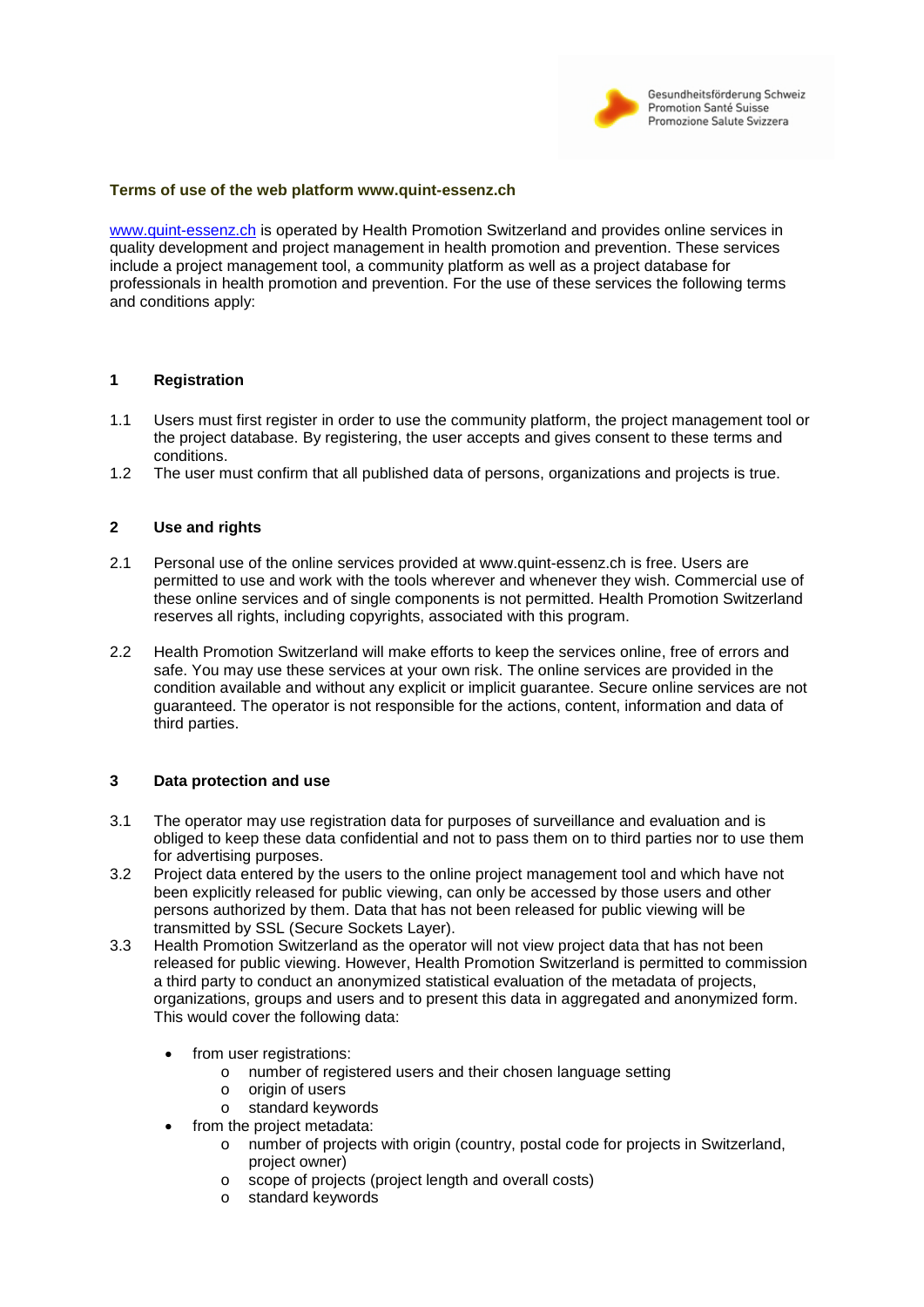- o user statistics on pages
- o documents and chosen fields
- from the profiles of organizations:
	- o number of registered organizations
	- o origin of organizations
	- o standard keywords
- from group profiles:
	- o number of groups and members
	- o number of contributions
	- o standard keywords
- 3.4 Health Promotion Switzerland may display an activity index calculated from the data of profiles released for the public, namely the following:
	- user data: number of login sessions and number of memberships in groups, number of contributions in the forum, number and types of roles in projects, number of ownerships of descriptions and assessments of projects
	- data on organizations: number of registered members of the organization, number of projects, activity scores of the members, numbers of services published
	- data on groups: number of groups, activity within the group
- 3.5 Users who release data for publication confirm that they have all rights to publish these data. Health Promotion Switzerland is not responsible for the publication rights of users of [www.quint](http://www.quint-essenz.ch/)[essenz.ch.](http://www.quint-essenz.ch/)
- 3.6 Cookies must be enabled for registaration, login and use of all quint-essenz functionalities. If cookies are disabled on your browser, only public pages of the website will be visible.

# **4 Rights of Health Promotion Switzerland and third parties**

- 4.1 Users who release copyrights for publication confirm that they have all rights to do so. Health Promotion Switzerland is not responsible for the ownership of copyrights of users of www.quintessenz.ch.
- 4.2 Users agree not to publish any content at www.quint-essenz.ch or to take any actions that violate the rights of other persons or the law.

## **5 Support, maintenance and data safety**

5.1 Health Promotion Switzerland does not offer telephone support but allows users to ask questions and to report errors by using the online form (English, German and French). 5.2 Users have round-the-clock access to the website and the online project management tool. Health Promotion Switzerland reserves the right to interrupt the service periodically to carry out maintenance work. Such maintenance work will generally be announced at least a week in advance and will be posted clearly on the website.

5.3 Health Promotion Switzerland will save data contained in the entire database once a day. In the event of the system crashing, it is possible to recoup data but it is not possible to recoup certain project data from earlier versions. The operator therefore recommends that all users regularly save a local version of their project data (as a report) to avoid data loss such as through incorrect use or accidental deletion.

5.4 The operator reserves the right to carry out changes and updates to the online services at any time.

## **6 Closure**

6.1 If the operator decides to shut down the operation of the online services provided at www.quintessenz.ch, the closure will be clearly announced on the website. Furthermore, the operator will inform all registered users per email about the decision with a notice period of at least three months.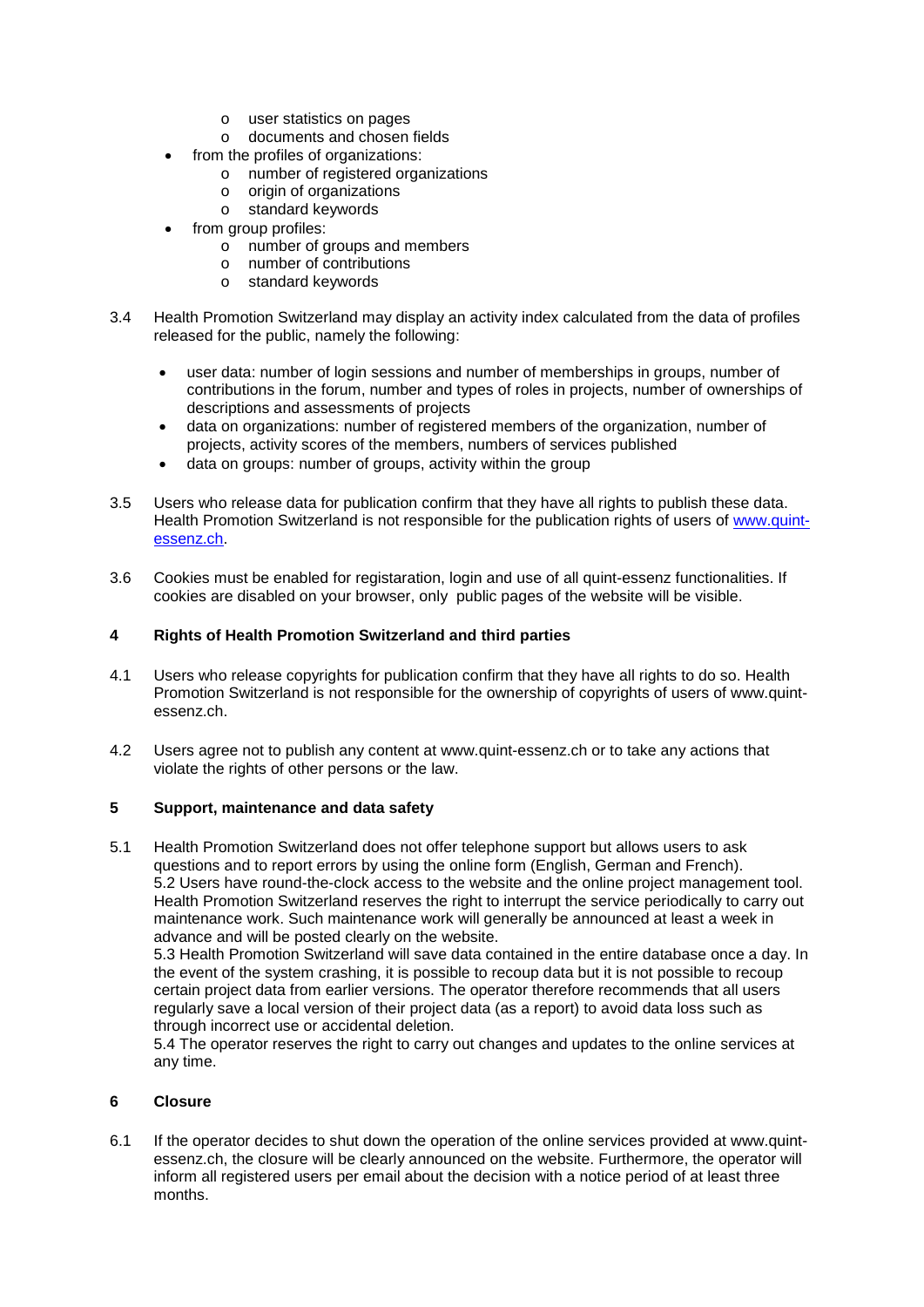# **7 Disclaimer and Limitation of Liability**

- 7.1 Use the online services at your own risk. The operator accepts no responsibility whatsoever as far as the correct and safe use and application of the platform is concerned, namely
	- the methodological safety and completeness of the online services provided. The users themselves are responsible for the results of the work carried out with the project management tool and on the community platform, such as project and program-planning,
	- interruption-free operation of the online services and access to the project management tool. Users must be prepared for disruptions and
	- backup of data.
- 7.2 The operator shall not be liable for any losses or damages, which may occur to users through using the online services, or through deficiency, access disruptions, breakdowns and associated data loss or the closure of the website.

## **8 Debarment due to not adhering to terms and conditions**

- 8.1 The operator may, according to the facts of the case and explicitly in the case of the following violations, with or without warning block access to the online services, close the user account of users who do not adhere to these terms and conditions or who misuse the online services, or delete data:
	- Use of the web platform for commercial purposes (advertising) not related to quality development and project management in health promotion and prevention
	- Use of the web platform for unapproved communication of advertisement, e.g. SPAM
	- Illegal structure marketing, for example pyramid schemes
	- Contests and sales campaigns or the like without our written permission
	- Publication of offensive, in particular violence glorifying, racist, pornographic or other illegal content or morally objectionable use of the web platform
	- Use of the platform for political purposes not directly related to health promotion and prevention
	- Offensive, defaming or abusive content
	- Illegal, misleading, malicious or discriminating actions
	- Harassment, intimidation or the like
	- Use of abominable, threatening or pornographic content
	- Actions that block, burden or otherwise impact the correct operation of the online services
	- Attempting to gain unauthorized access to the data of the online services or to manipulate or delete these
	- Distribution of viruses or other malignant code
	- Obtaining login information or access to an account belonging to another person

## **9 Validity of Terms and Conditions**

9.1 These terms and conditions are valid for the duration of the use of the online services by registered users.

9.2 Users may revoke the publication of their profile data (personal, organizational, project and group profiles).

9.3 The operator reserves the right to change these terms and conditions at any time. In such cases, users will be informed of the changes and asked to accept the amended terms and conditions within three months, if they wish to continue using the online services. If the amended terms and conditions are not accepted, the right to use the online services expires. The user account will be blocked.

These terms and conditions as well as any claims that may occur between users and the operator are subject to Swiss law.